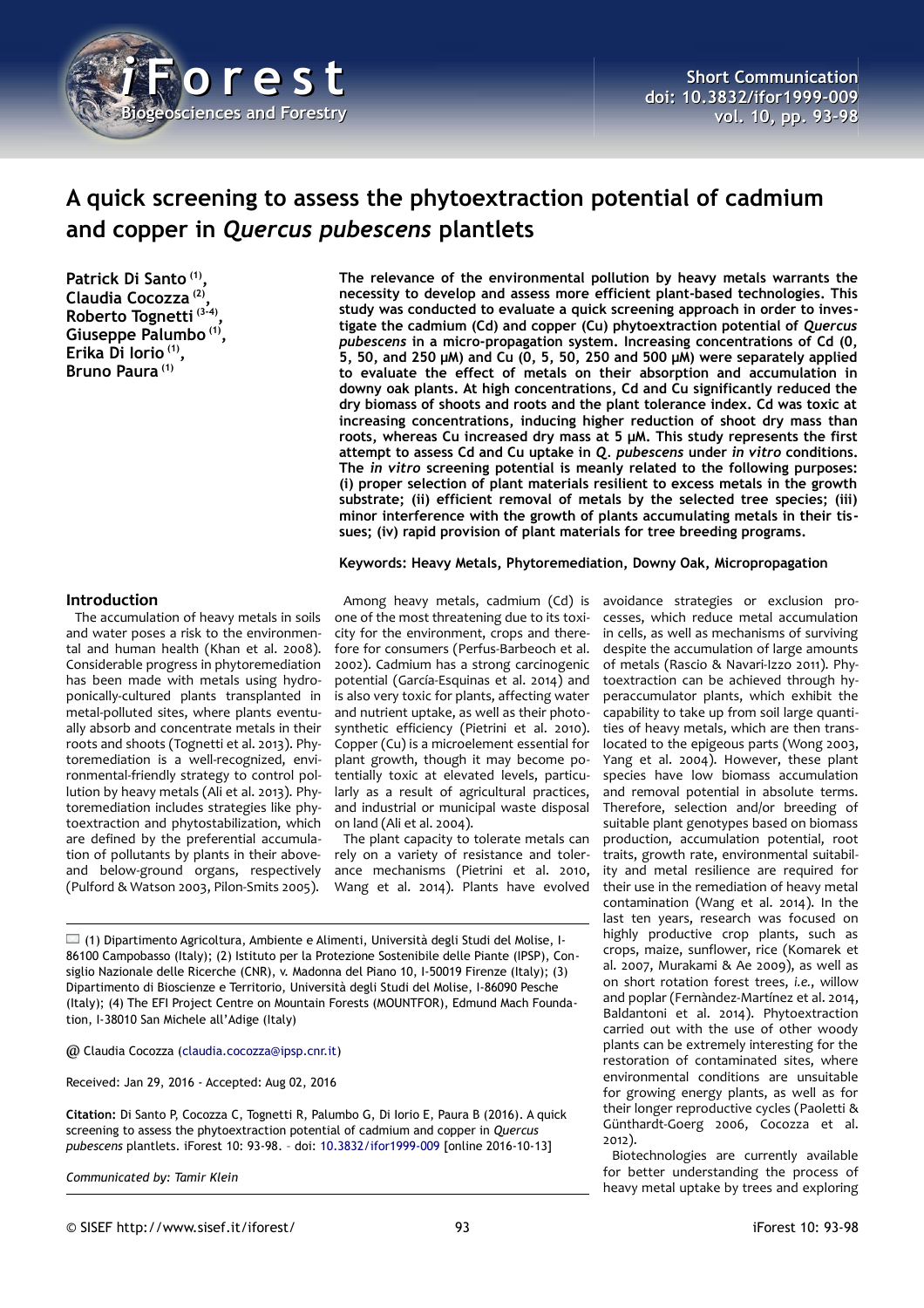their potential and exploitability in the remediation improvement (Capuana 2011). *In vitro* cultures provide several advantages when the plant cell tolerance to toxic elements is to be examined in experimental studies (Golan-Goldhirsh et al. 2004, Doran 2009). In this sense, *in vitro* screening is a preliminary tool for testing woody plant materials, reducing the growth period and

the treatment duration, as well as the space needed for the experiments (Confalonieri et al. 2003, Di Lonardo et al. 2011). We anticipate that i*n vitro* cultures represent a valuable research tool for phytoremediation of contaminated substrates and provide the required axenic conditions for screening the potential of a plant species to tolerate and accumulate heavy metals

<span id="page-1-0"></span>

(Di Lonardo et al. 2011, Iori et al. 2012). Particularly, Di Lonardo et al. (2011) set up a test for the quick selection and assessment of poplar clones aimed to characterize the most suitable material for phytoremediation. This approach helps the quick evaluation of the most promising candidates (plant species and their clones) for further trials on polluted soils. Poplar has been used as model species in this screening test (Di Lonardo et al. 2011). However, the efficacy of this approach to test other woody plant species, not traditionally used for phytoremediation purposes, is unknown.

*Quercus* species are long-living forest trees whose micropropagation *in vitro* is sometimes troublesome. Nonetheless, preliminary results on the tolerance of downy oak (*Quercus pubescens* Willd.) seedlings to metal-polluted substrates has proven this species as an interesting candidate for the phytostabilization of contaminated sites, particularly in marginal areas (Cocozza et al. 2012). In this context, the aims of the present study were to: (i) assess growth perfomances of micropropagated plantlets of downy oak (*Q. pubescens* Willd.) cultivated on Cd and Cu artificially-contaminated substrate; (ii) define their uptake potential and metal bioaccumulation in roots and shoots at increasing concentrations of metals in the substrate.

# **Materials and methods**

## *Plant material and in vitro growth condition*

Plant material was obtained from cut buds of two years old downy oak seedlings. The buds were washed with tap water and their surface sterilized by Cl 2%. *In vitro* proliferating microshoots of *Q. pubescens* were subcultured on woody plant medium (WPM – Lloyd & McCown 1980), added with  $2\%$  sucrose, 0.5 mg  $1^1$  BA at pH 5.6, in baby food-glass jars sterilized by autoclaving at 121 °C and 108 kPa for 20 min. The aseptic cultures were incubated in a growth chamber at  $23 \pm 1$  °C with a 16-h photoperiod (40  $\mu$ E m<sup>2</sup> s<sup>-1</sup>) and routinely subcultured every 4 weeks. To promote rooting, microshoots were placed in contact with 20 mg l<sup>1</sup> IBA half strength WPM medium for 24 h in growth chamber. Finally, microshoots were transferred to phytohormone-free WPM medium for four weeks, added with  $1 g l<sup>1</sup>$  charcoal to remove hormone carry-over effect and enhance shoot and root elongation. At this point of the experiment, the lack of sucrose in the medium induced well-developed rooted plants to autotrophic phase; gas exchange was improved with autotrophic micro-propagation [\(Fig. 1\)](#page-1-0).

# *Metal treatment*

Well-developed rooted plantlets were transferred to phytohormone-free WPM medium containing different metal concentrations: 0, 5, 50, 250 µM Cd and 0, 5, 50, 250 and 500  $\mu$ M Cu, supplied as CdSO<sub>4</sub> and

# 94 iForest 10: 93-98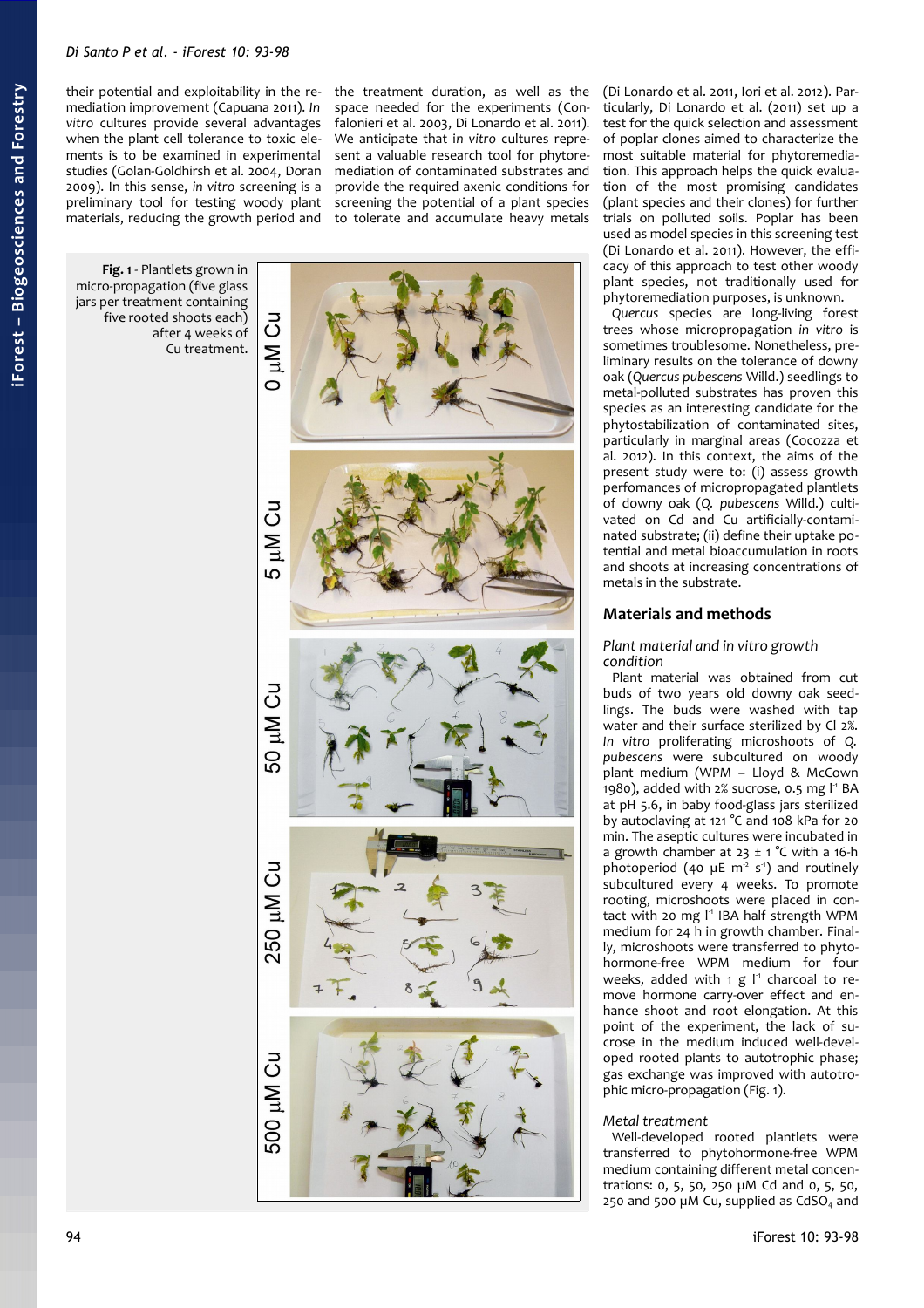CuSO4, respectively. Twenty plants per concentration (four glass jars per treatment, containing five rooted shoots each) were used in the experiment. Other 20 plants were dried at 70 °C for 24 h and then weighed to estimate a mean value of the dry biomass at the beginning of the experiment.

## *Determination of metal content*

After 15 days of treatment, plantlets were gently removed from the medium and roots were carefully washed. Roots were desorbed with 10 mM CaCl<sub>2</sub> solution for 10 min to remove the adhering metals from the cell walls and determine the intracellular fraction of heavy metals. CaCl, was used as extractant to avoid plasma membrane alteration and metal displacement. Plantlets were separated into shoots and roots, dried at 70 °C for 24 h and then weighed. The dry biomass production (dry biomass at the end of the experiment minus that previously estimated at the beginning of the experiment) was used as a measurement of the metal toxic effects (Baker & Walker 1989). The tolerance index (Ti) was calculated as the ratio between the dry mass of plants (shoots and roots) grown in the solution with metal and that of plants grown in the control solution (Zacchini et al. 2009).

Roots and shoots of plantlets exposed to  $CdSO<sub>4</sub>$  and  $CuSO<sub>4</sub>$  were ground in a stainless steel plant mill and mineralized in 4 ml concentrated HNO<sub>3</sub> and 1 ml concentrated  $HClO<sub>4</sub>$  at 225 °C using an automated heating block (Digester DK 42/26® , Velp Scientifica, Milano, Italy). After digestion, Cu and Cd were determined by inductively coupled plasma optical emission spectroscopy (ICP-

OES, Varian Vista-MPX). The procedure was validated with reference materials of poplar leaves (GBW 07604 – limit of detection 1  $μg<sup>[1]</sup>$ . Metal contents were calculated as the product between mean dry biomass of plantlets (n = 5 seedlings) and mean metal concentration in each plant.

## *Statistical analysis*

Treatments were performed in quintuplicate and repeated at least in four independent experiments. Normal distribution of the data was tested using the Kolmogorov-Smirnov test; since no significant departures from normality were found, parametric comparison methods were used (Razali 2011). Data were averaged on a plant basis and the individual means were used for the analysis. The effects of metal treatment on the development traits and metal uptake were tested using the repeated-measures analysis of variance (ANOVA). To assess the differences between treatments for the measured parameters, a *post hoc* comparison of means was performed using the least significant difference (LSD) test or the Tukey's test with  $α = 0.05$ . Statistical analysis was performed using the software packages STATISTICA® (StafSoft Inc., Tulsa, OK, USA) and SPSS® ver. 16.0 (SPSS Inc., Chicago, IL, USA) for Windows™.

### **Results and discussion**

The micro-propagation system highlighted that high concentrations of Cd and Cu were toxic for downy oak. The study clearly illustrated the detrimental effects of excess metal on plant growth, as shown by the smaller dry biomass accumulation in shoots and roots of Cd-treated plants compared with non-contaminated plantlets [\(Fig. 2\)](#page-2-0). As expected, Cd-treated plantlets showed a decreased shoot biomass at increasing concentration of the contaminant, while the biomass of roots was negatively affected in a similar way by all Cd treatments [\(Fig. 2\)](#page-2-0). Regarding the Cu treatments, the dry biomass of shoots and roots of plantlets was significantly higher at 5 µM compared with other treatments and control conditions, suggesting a positive effect of low Cu concentration on plant growth (Kunjam et al. 2015). However, copper became highly toxic at higher concentrations [\(Fig. 2\)](#page-2-0). For both metals, the accumulations in seedlings, shoot and root tissues increased with increasing metal contamination [\(Fig. 3\)](#page-3-1). The accumulation of Cd and Cu was significantly higher at the highest contamination (50 and 250 µM Cd treatment; 250 and 500  $\mu$ M Cu treatment - [Fig. 3\)](#page-3-1). Thus, the reduced growth of micro-propagated downy oak plantlets was likely due to the high metal accumulation in the roots and to a moderate metal translocation to the shoots.

**iForest –**

**Bio geoscie**

**nces a nd Forestry**

The tolerance index in shoots of Cdtreated plants was higher at low  $(5 \mu M)$ than at high (50 and 250 µM) metal concentration, while no significant differences in tolerance index of roots were observed between Cd treatments [\(Fig. 4\)](#page-3-0). The tolerance index of shoots in Cu-treated plants was higher at 5 µM and 250 µM compared to other concentrations, while the value in roots was higher at low than at high metal concentration [\(Fig. 4\)](#page-3-0). However, the low tolerance index at increasing contamination in both metal treatments corresponded to a reduction in plant growth. The high concentration of non-essential (Cd) and essential (Cu) metals could have negatively

<span id="page-2-0"></span>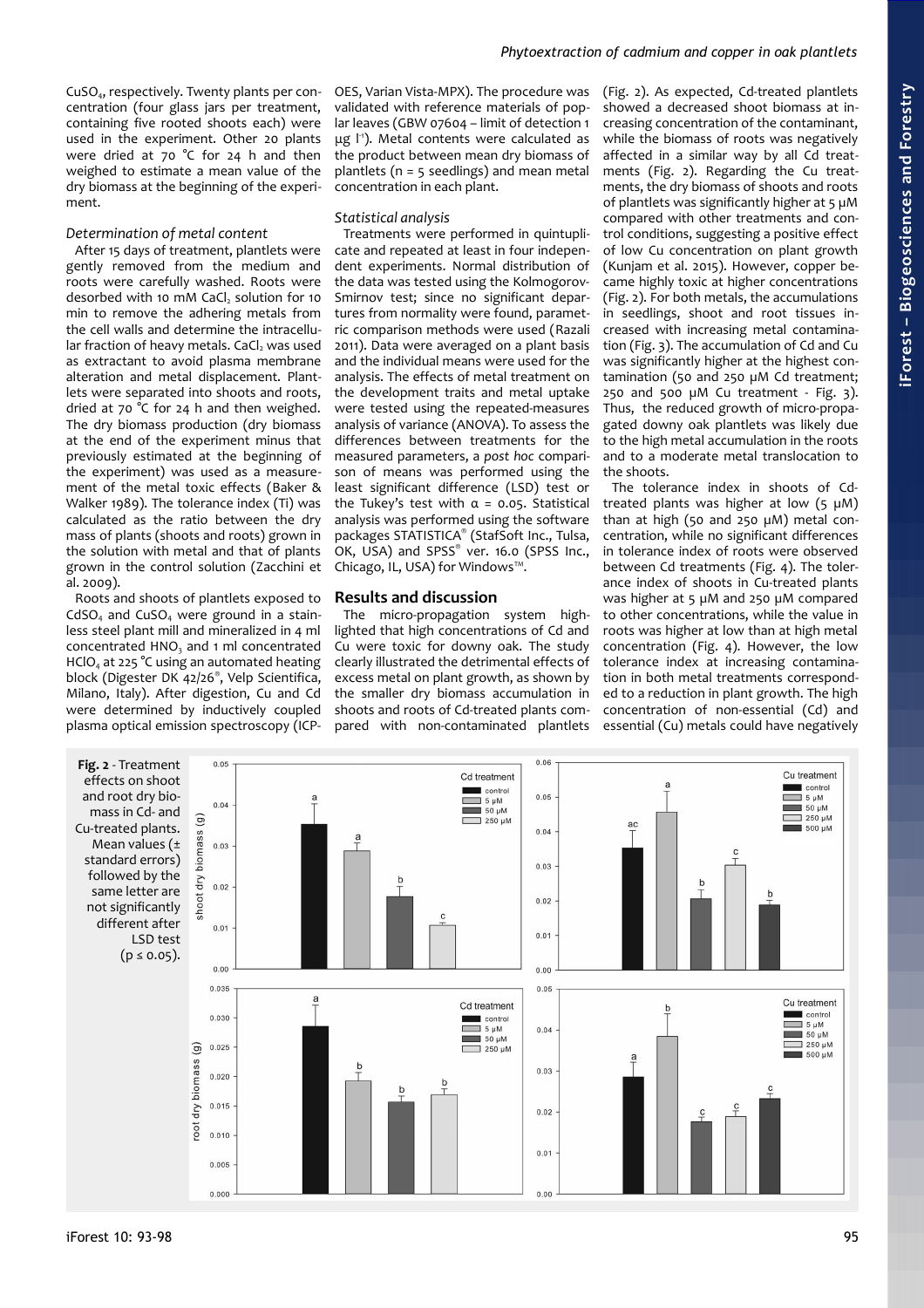

<span id="page-3-1"></span>Fig. 3 - Cadmium and Cu contents (milligram per kilogram of dry matter) in shoots, roots and whole seedlings of Cd- and Cutreated plants. Mean values ( $\pm$  standard errors) followed by the same letter are not significantly different after LSD test  $(p \le 0.05)$ .

<span id="page-3-0"></span>Fig. 4 - Tolerance index in shoots and roots of Cd- and Cu-treated plants. Mean values (± standard errors) followed by the same letter are not significantly different after LSD test ( $p \le 0.05$ ).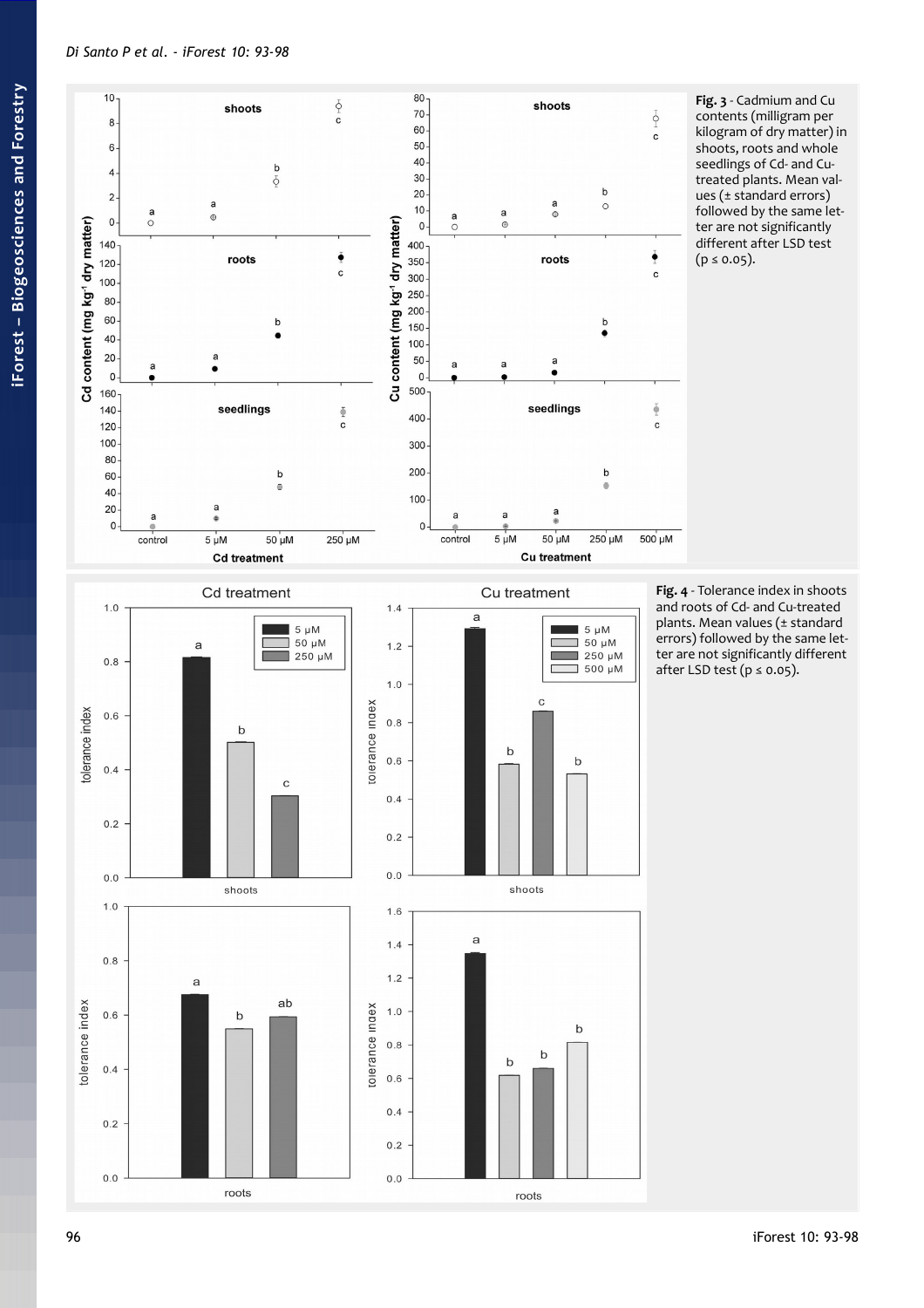## *Phytoextraction of cadmium and copper in oak plantlets*

affected the photosynthetic machinery in these woody plants (Di Lonardo et al. 2011). Nevertheless, the potential for metal accumulation at the root level might have been affected by the release into the rizosphere of chelating agents with high affinity for metals, thus favoring metal sequestration (Schat et al. 2002, Shah & Nongkynrih 2007).

The *in vitro* culture approach adopted in this study has proven to be effective to test whether downy oak could be further assessed for resilience to metal contamination over longer experimental periods and/ or under *in situ* conditions. Indeed, the metal concentrations used in our micropropagation conditions were very high, in particular when considering that downy oak is not widely recognized as an efficient forest species for decontamination purposes. Nonetheless, its potential Cd accumulation is high, as detected in pot experiments (Cocozza et al. 2012), and this might advocate its use in ecological restoration of polluted sites in marginal areas. Our results provide a preliminary evidence of the remediation potential of downy oak *in vitro*, although they should not be extrapolated to predict the effects of heavy metals on the growth of mature oak trees. The *in vitro* approach offered a stable growth medium, where plants freely absorbed metals from the substrate and translocate them to shoots, with minor interactions with surrounding conditions during the phytoextraction process. Common-garden investigations and provenance trials are planned in this species to test whether geographic variations of adaptive traits should be considered in the selection of material to be used in the restoration of contaminated sites in marginal areas of Italy. The *in vitro* screening carried out in this study allowed for: (i) testing the tolerance of plant materials to high-concentration metals in a short period of time; (ii) providing a suitable environment for the study of plant processes in response to metal treatments. This approach can be further improved towards appropriate breeding strategies and field trials.

## **References**

- Ali H, Khan E, Sajad MA (2013). Phytoremediation of heavy metals - Concepts and applications. Chemosphere 91: 869-881. - doi: [10.1016/j.](http://dx.doi.org/10.1016/j.chemosphere.2013.01.075) [chemosphere.2013.01.075](http://dx.doi.org/10.1016/j.chemosphere.2013.01.075)
- Ali NA, Bernal MP, Ater M (2004). Tolerance and bioaccumulation of cadmium by *Phragmites australis* grown in the presence of elevated concentrations of cadmium, copper, and zinc. Aquatic Botany 80: 163-176. - doi: [10.1016/j.aqua](http://dx.doi.org/10.1016/j.aquabot.2004.08.008) [bot.2004.08.008](http://dx.doi.org/10.1016/j.aquabot.2004.08.008)
- Baker AJM, Walker PL (1989). Physiological responses of plants to heavy metals and the quantification of tolerance and toxicity. Chemical Speciation and Bioavailability 1: 7-17. [online] URL: [http://www.tandfonline.com/doi/abs/10.10](http://www.tandfonline.com/doi/abs/10.1080/09542299.1989.11083102) [80/09542299.1989.11083102](http://www.tandfonline.com/doi/abs/10.1080/09542299.1989.11083102)

Baldantoni D, Cicatelli A, Bellino A, Castiglione S (2014). Different behaviours in phytoremedia-

tion capacity of two heavy metal tolerant poplar clones in relation to iron and other trace elements. Journal of Environmental Management 146: 94-99. - doi: [10.1016/j.jenvman.2014.07.045](http://dx.doi.org/10.1016/j.jenvman.2014.07.045) Capuana M (2011). Heavy metals and woody plants - biotechnologies for phytoremediation. iForest 4: 7-15. - doi: [10.3832/ifor0555-004](http://dx.doi.org/10.3832/ifor0555-004)

Cocozza C, Palumbo G, Colombo C, Tognetti R (2012). Ecophysiological characteristics and cadmium accumulation in Downy Oak (*Quercus pubescens* Willd.). Forest@ - Rivista di Selvicoltura ed Ecologia Forestale 9 (5): 217-226. [in Italian with English abstract] - doi: [10.3832/efor](http://dx.doi.org/10.3832/efor0700-009) [0700-009](http://dx.doi.org/10.3832/efor0700-009)

- Confalonieri M, Balestrazzi A, Bisoffi S, Carbonera D (2003). *In vitro* culture and genetic engineering of *Populus* spp.: synergy for forest tree improvement. Plant Cell Tissue and Organ Culture 72: 109-138. - doi: [10.1023/A:1022265504775](http://dx.doi.org/10.1023/A:1022265504775) Di Lonardo S, Capuana M, Arnetoli M, Gabbrielli R, Gonnelli C (2011). Exploring the metal phytoremediation potential of three *Populus alba* L. clones using an *in vitro* screening. Environmental Science and Pollution Research 18: 82- 90. - doi: [10.1007/s11356-010-0354-7](http://dx.doi.org/10.1007/s11356-010-0354-7)
- Doran PM (2009). Application of plant tissue cultures in phytoremediation research: incentives and limitations. Biotechnology and Bioengineering 103: 60-76. - doi: [10.1002/bit.22280](http://dx.doi.org/10.1002/bit.22280)
- Fernàndez-Martínez J, Zacchini M, Fernández-Marín B, García-Plazaola JC, Fleck I (2014). Gasexchange, photo- and antioxidant protection, and metalaccumulation in I-214 and Eridano *Populus* sp. clones subjected toelevated zinc concentrations. Environmental and Experimental Botany 107: 144-153. - doi: [10.1016/j.envexpbot.](http://dx.doi.org/10.1016/j.envexpbot.2014.06.004) [2014.06.004](http://dx.doi.org/10.1016/j.envexpbot.2014.06.004)
- García-Esquinas E, Pollan M, Tellez-Plaza M, Francesconi KA, Goessler W, Guallar E, Umans JG, Yeh J, Best LG, Navas-Acien A (2014). Cadmium exposure and cancer mortality in a prospective cohort: the Strong Heart Study. Environmental Health Perspectives 122: 363-370. [online] URL: [http://www.ncbi.nlm.nih.gov/pmc/articles/PMC](http://www.ncbi.nlm.nih.gov/pmc/articles/PMC3984227/) [3984227/](http://www.ncbi.nlm.nih.gov/pmc/articles/PMC3984227/)
- Golan-Goldhirsh A, Barazani O, Nepovim A, Soudek P, Smrcek S, Dufkova L, Krenkova S, Yrjala K, Schröder P, Vanek T (2004). Plant response to heavy metals and organic pollutants in cell culture and at whole plant level. Journal of Soils and Sediments 4: 133-140. - doi: [10.1007/](http://dx.doi.org/10.1007/BF02991058) [BF02991058](http://dx.doi.org/10.1007/BF02991058)
- Iori V, Pietrini F, Zacchini M (2012). Assessment of ibuprofen tolerance and removal capability in *Populus nigra* L. by *in vitro* culture. Journal of Hazardous Materials 229-230: 217-223. - doi: [10.1016/j.jhazmat.2012.05.097](http://dx.doi.org/10.1016/j.jhazmat.2012.05.097)
- Khan S, Cao Q, Zheng YM, Huang YZ, Zhu YG (2008). Health risks of heavy metals in contaminated soils and food crops irrigated with wastewater in Beijing, China. Environmental Pollution 152: 686-692. - doi: [10.1016/j.envpol.20](http://dx.doi.org/10.1016/j.envpol.2007.06.056) [07.06.056](http://dx.doi.org/10.1016/j.envpol.2007.06.056)
- Komarek M, Tlustos P, Szakova J, Chrastny V, Ettler V (2007). The use of maize and poplar in chelant-enhanced phytoextraction of lead from contaminated agricultural soils. Chemosphere 67: 640-651. - doi: [10.1016/j.chemosphere.2006.](http://dx.doi.org/10.1016/j.chemosphere.2006.11.010) [11.010](http://dx.doi.org/10.1016/j.chemosphere.2006.11.010)

Kunjam M, Govada H, Mididoddi N, Kota RSLN (2015). Studies on selected heavy metals on

seed germination and plant growth in pea plant (*Pisum sativum*) grown in solid medium. Journal of Pharmacognosy and Phytochemistry 3 (5): 85-87. [online] URL: [http://www.phyto](http://www.phytojournal.com/vol3Issue5/Issue_jan_2015/33.1.pdf) [journal.com/vol3Issue5/Issue\\_jan\\_2015/33.1.pdf](http://www.phytojournal.com/vol3Issue5/Issue_jan_2015/33.1.pdf) Lloyd G, McCown BH (1980). Commercially feasible micropropagation of mountain laurel *Kalmia latifolia* by use of shoot-tip culture. International Plant Propagation Society 30: 421-427.

- Murakami M, Ae N (2009). Potential for phytoextraction of copper, lead, and zinc by rice (*Oryza sativa* L.), soybean (*Glycine max* [L.] Merr.), and maize (*Zea mays* L.) Journal of Hazardous Materials 162: 1185-1192. - doi: [10.1016/j.](http://dx.doi.org/10.1016/j.jhazmat.2008.06.003) [jhazmat.2008.06.003](http://dx.doi.org/10.1016/j.jhazmat.2008.06.003)
- Paoletti E, Günthardt-Goerg MS (2006). Growth responses and element content of *Quercus pubescens* seedlings under acidic and heavy metal contamination. Forest Snow and Landscape Research 3: 323-337. [online] URL: [http://www.issw.ch/fe/walddynamik/projekte/v](http://www.issw.ch/fe/walddynamik/projekte/von_zelle_zu_baum/80_3_02_Paoletti.pdf) [on\\_zelle\\_zu\\_baum/80\\_3\\_02\\_Paoletti.pdf](http://www.issw.ch/fe/walddynamik/projekte/von_zelle_zu_baum/80_3_02_Paoletti.pdf)
- Perfus-Barbeoch L, Leonhardt N, Vavasseur A, Forestier C (2002). Heavy metal toxicity: cadmium permeates through calcium channels and disturbs the plant water status. Plant Journal 32: 539-548. - doi: [10.1046/j.1365-313X.2002.014](http://dx.doi.org/10.1046/j.1365-313X.2002.01442.x) [42.x](http://dx.doi.org/10.1046/j.1365-313X.2002.01442.x)
- Pietrini F, Zacchini M, Iori V, Pietrosanti L, Bianconi D, Massacci A (2010). Screening of poplar for clones for cadmium phytoremediation using photosynthesis, biomass and cadmium content analyses. International Journal of Phytoremediation 12: 105-120. - doi: [10.1080/152265](http://dx.doi.org/10.1080/15226510902767163) [10902767163](http://dx.doi.org/10.1080/15226510902767163)
- Pilon-Smits E (2005). Phytoremediation. Annual Review of Plant Biology 56: 15-39. - doi: [10.1146/](http://dx.doi.org/10.1146/annurev.arplant.56.032604.144214) [annurev.arplant.56.032604.144214](http://dx.doi.org/10.1146/annurev.arplant.56.032604.144214)
- Pulford ID, Watson C (2003). Phytoremediation of heavy metal-contaminated land by trees - A review. Environment International 29: 529-540. - doi: [10.1016/S0160-4120\(02\)00152-6](http://dx.doi.org/10.1016/S0160-4120(02)00152-6)
- Rascio N, Navari-Izzo F (2011). Heavy metal hyperaccumulating plants: how and why do they do it? And what makes them so interesting? Plant Science 180: 169-181. - doi: [10.1016/j.plant](http://dx.doi.org/10.1016/j.plantsci.2010.08.016) [sci.2010.08.016](http://dx.doi.org/10.1016/j.plantsci.2010.08.016)
- Razali NM (2011). Power comparison of Shapiro-Wilk, Kolmogorov-Smirnov, lillefors and Anderson-Darling tests. Journal of Statistical Modeling and Analytic 2: 21-33. [online] URL: [http://](http://s3.amazonaws.com/academia.edu.documents/41431616/Power_comparisons_of_Shapiro-Wilk_Kolmog20160122-6350-h337wh.pdf?AWSAccessKeyId=AKIAJ56TQJRTWSMTNPEA&Expires=1475844599&Signature=d29Bdx7f4P+jChb4sgSR2twI5XU=&response-content-disposition=inline;filename=Power_comparisons_of_Shapiro-Wilk_Kolmog.pdf) [s3.amazonaws.com/academia.edu.documents/](http://s3.amazonaws.com/academia.edu.documents/41431616/Power_comparisons_of_Shapiro-Wilk_Kolmog20160122-6350-h337wh.pdf?AWSAccessKeyId=AKIAJ56TQJRTWSMTNPEA&Expires=1475844599&Signature=d29Bdx7f4P+jChb4sgSR2twI5XU=&response-content-disposition=inline;filename=Power_comparisons_of_Shapiro-Wilk_Kolmog.pdf) [41431616/](http://s3.amazonaws.com/academia.edu.documents/41431616/Power_comparisons_of_Shapiro-Wilk_Kolmog20160122-6350-h337wh.pdf?AWSAccessKeyId=AKIAJ56TQJRTWSMTNPEA&Expires=1475844599&Signature=d29Bdx7f4P+jChb4sgSR2twI5XU=&response-content-disposition=inline;filename=Power_comparisons_of_Shapiro-Wilk_Kolmog.pdf)
- Schat H, Llugany M, Vooijs R, Hartley-Whitaker J, Bleeker PM (2002). The role of phytochelatins in constitutive and adaptive heavy metal tolerances in hyperaccumulator and non-hyperaccumulator metallophytes. Journal of Experimental Botany 53: 1-12. - doi: [10.1093/jxb/erf107](http://dx.doi.org/10.1093/jxb/erf107)
- Shah K, Nongkynrih J (2007). Metal hyperaccumulation and bioremediation. Biologia Plantarum 51: 618-634. - doi: [10.1007/s10535-007-0134-](http://dx.doi.org/10.1007/s10535-007-0134-5) [5](http://dx.doi.org/10.1007/s10535-007-0134-5)
- Tognetti R, Cocozza C, Marchetti M (2013). Shaping the multifunctional tree: the use of Salicaceae in environmental restoration. iForest 6: 37-47. - doi: [10.3832/ifor0920-006](http://dx.doi.org/10.3832/ifor0920-006)
- Wang S, Shi X, Sun H, Chen Y, Pan H, Yang X, Rafiq T (2014). Variations in metal tolerance and accumulation in three hydroponically cultivated varieties of *Salix integra* treated with